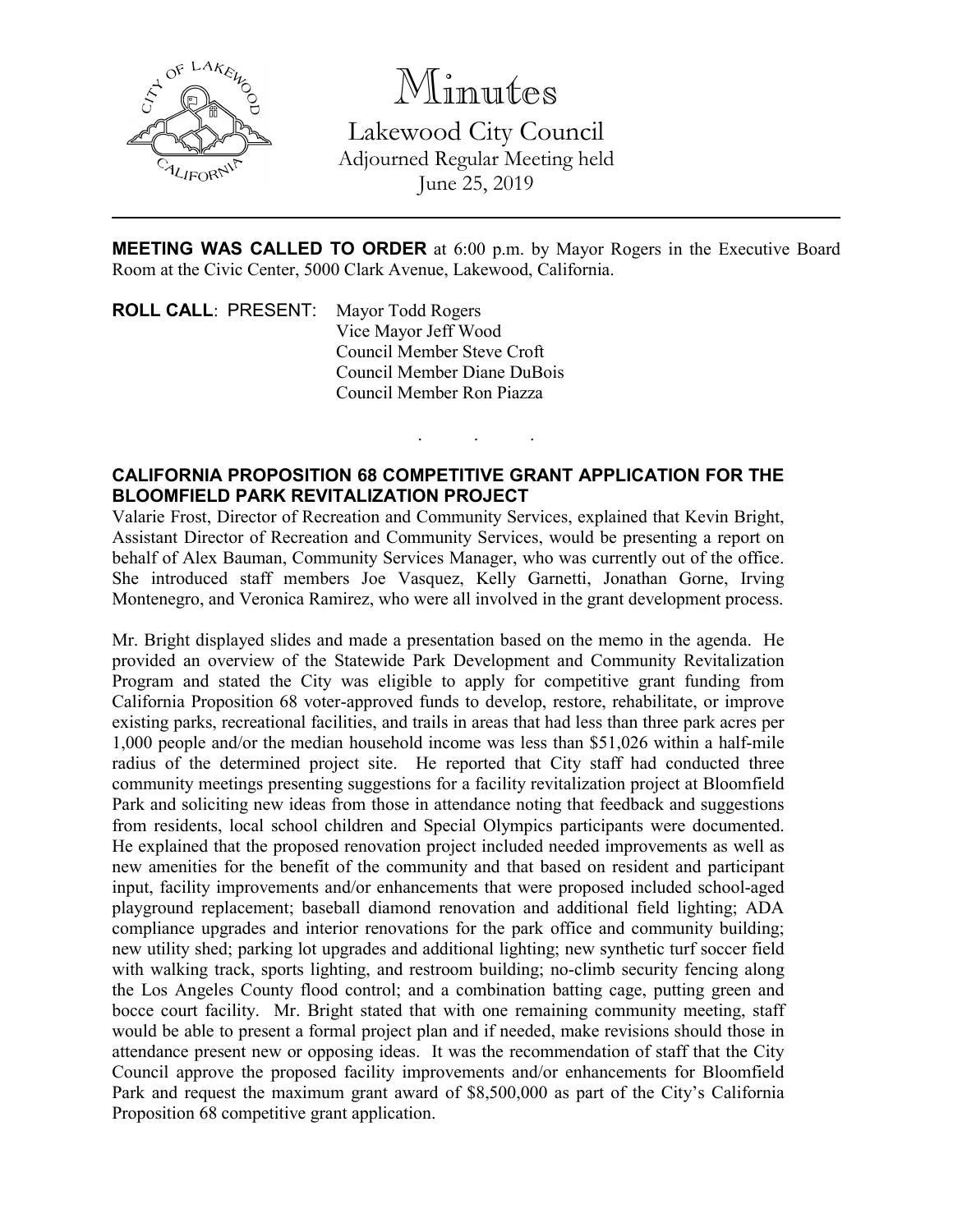City Council Minutes June 25, 2019 Page 2

## **CALIFORNIA PROPOSITION 68 COMPETITIVE GRANT APPLICATION FOR THE BLOOMFIELD PARK REVITALIZATION PROJECT** - Continued

In response to Vice Mayor Wood's inquiry regarding results of the application, Mr. Bright indicated that a liaison would be assigned to the City. Ms. Frost added that there would be an opportunity to have the application reviewed prior to submission.

Ms. Frost responded to Vice Mayor Wood's questions pertaining to the outreach efforts and the timing of the notices by stating that the community meetings were offered on a weeknight and a Saturday morning and that the invitations had been sent three weeks prior to the first meeting.

Responding to Council Member DuBois' query pertaining to the limited attendance at the community meeting, Ms. Frost stated that additional notifications could be mailed out to try to encourage additional turnout.

Council Member Piazza inquired whether the opportunity for a nature area would increase the likelihood of obtaining the grant. Mr. Bright replied that the merit of the design, presenting a well-conceived recreational opportunity and demonstrating how it would best meet the needs of the public in the immediate area of the facility would be most advantageous in garnering points.

Mr. Bright answered questions from Council Member Croft by acknowledging that the types of programming at the park, such as for adaptive recreation, could be a factor in the State's determination particularly in the underserved aspect of such programs.

Ms. Frost indicated, in response to Mayor Rogers' questions, that the State's assessment of applications likely took into account such factors as determining how facilities would be used most efficiently and would not necessarily look less favorably on improvements benefitting staff since such changes might include accessibility enhancements or new spaces that would support park programs and services. She further responded that the evaluation of applications would be conducted by the Office of Grants and Local Services staff. She stated that Palms Park did not qualify due to the adjacent areas of a green space of the neighboring school.

Ms. Frost explained that attendance at the statewide training and orientation sessions added to the points earned towards each application and it was learned during such training that if there were areas of green space nearby that might count against a city's submission, a request could be made for reevaluation and an adjustment to the formula could be made based on geography.

COUNCIL MEMBER CROFT MOVED AND COUNCIL MEMBER PIAZZA SECONDED TO APPROVE STAFF'S RECOMMENDATION. THERE BEING NO OBJECTION, IT WAS SO ORDERED.

. . .